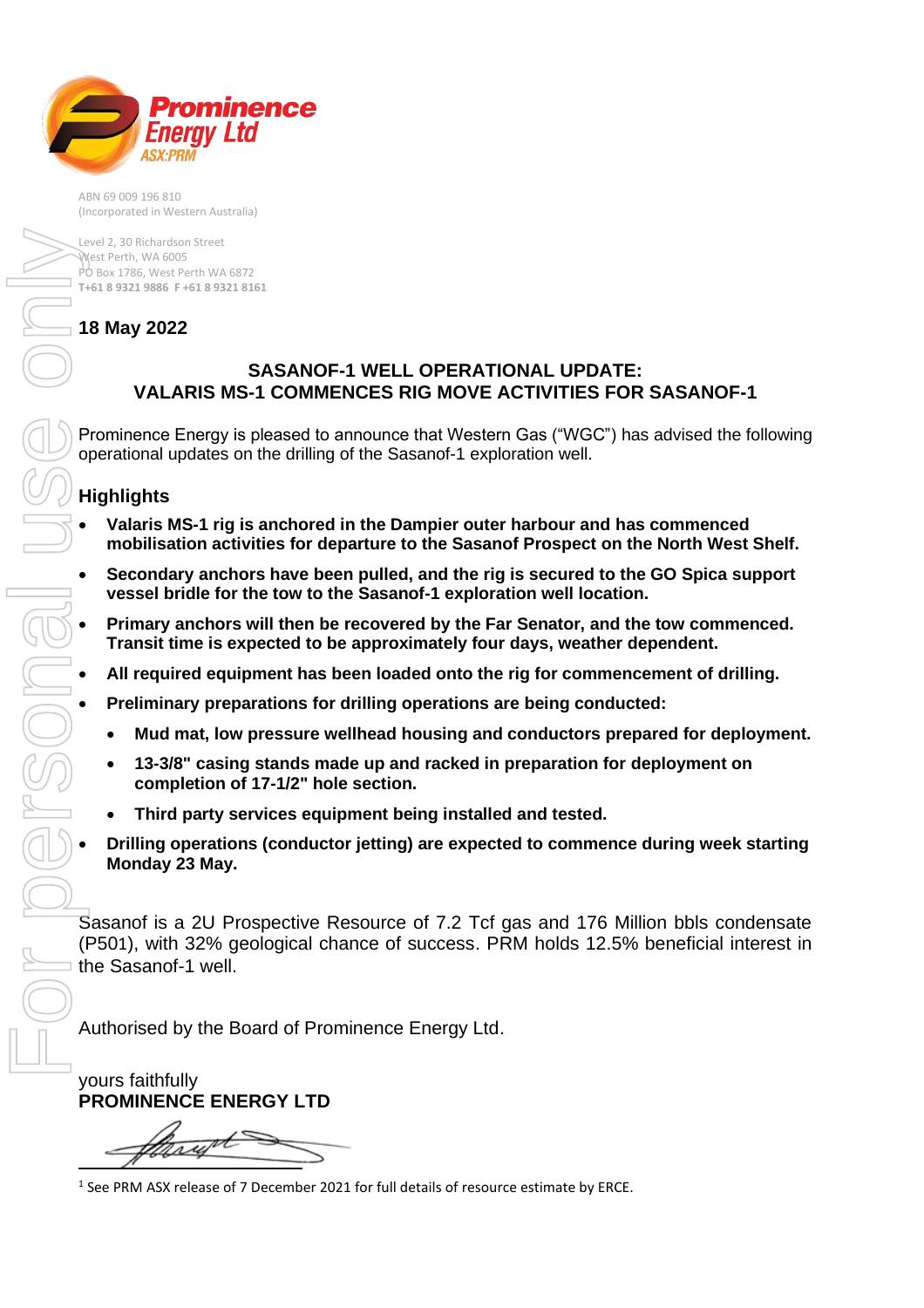

Alexander Parks **Managing Director**

**For further information please contact Prominence Energy at:** 

**Web: www.prominenceenergy.com.au Phone: +61 8 9321 9886 Email: [admin@prominenceenergy.com.au](mailto:admin@prominenceenergy.com.au)**

**Logistic Operations in progress**



## **Sasanof Prospect**

The Sasanof prospect is located in exploration permit WA-519-P, in Commonwealth waters approximately 207km northwest of Onslow Western Australia. The Sasanof Prospect is a large, seismic amplitude supported, structural-stratigraphic trap in the high-quality reservoir sands of the Cretaceous Lower Barrow Group on the Exmouth Plateau.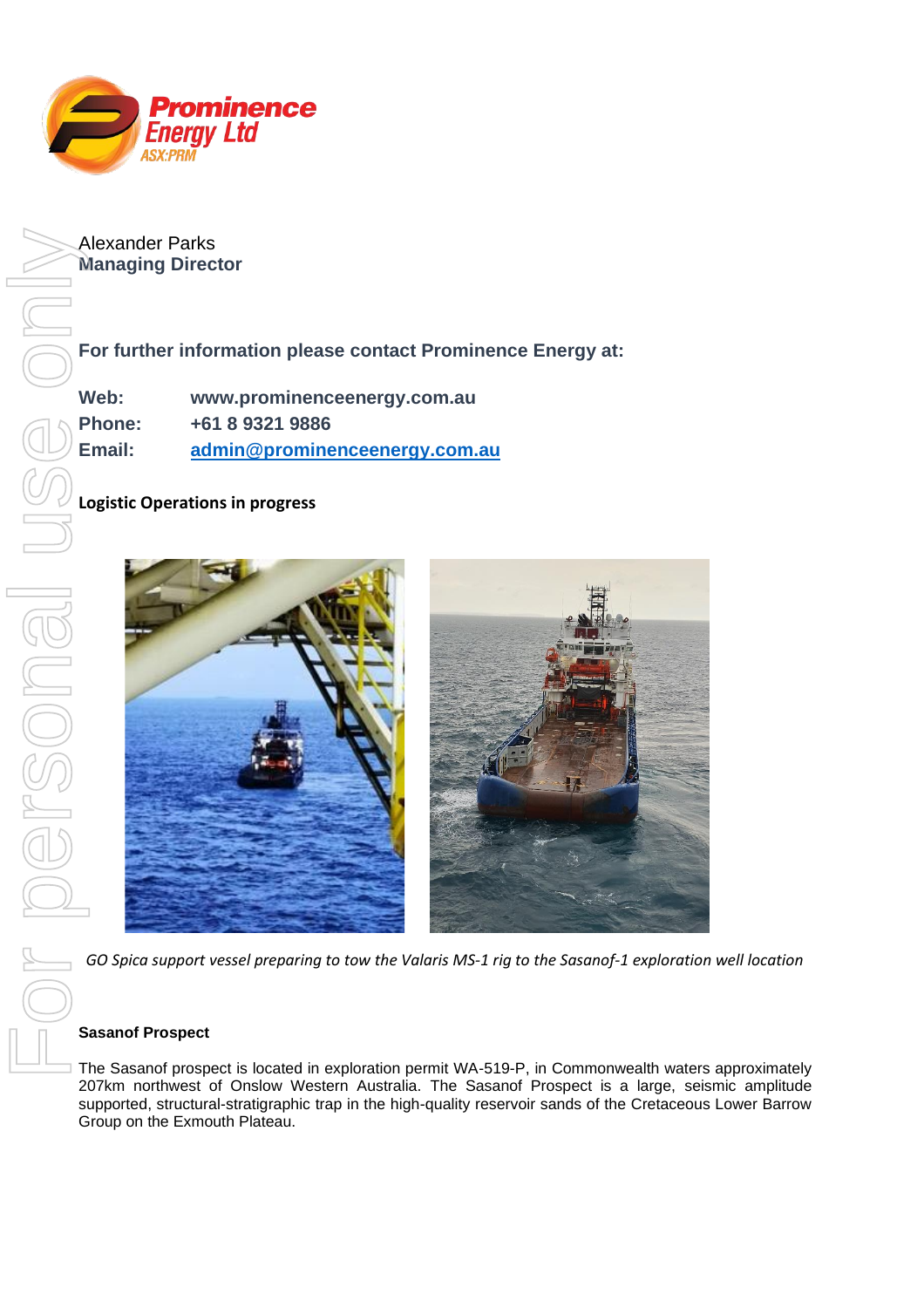



*Figure 1 Regional location of Sasanof Prospect and surrounding gas fields.*

The Sasanof Prospect is located up dip from the liquids rich, low CO<sub>2</sub> Mentorc Gas and Condensate field and near to the giant gas fields of Scarborough and Io-Janz in the Carnarvon Basin. The prospect covers an area of approximately 400km<sup>2</sup> . ERC Equipoise Ltd ("**ERCE"**) independently determined that Sasanof is an estimated 2U Prospective Resource of 7.2 Tcf of gas and 176 million bbls of condensate (P50 recoverable) and a 32% Chance of Success (CoS). The High Case 3U Prospective Resource estimate is 17.8TCF and 449 million bbls of condensate (P10 recoverable).

Resources Net to WG519 Pty Ltd and PRM are shown in the table below.<sup>2</sup>

| Net PRM entitlement assuming PRM completes under terms disclossed and earns 25% interest |                       |       |       |             |                                |                |       |       |
|------------------------------------------------------------------------------------------|-----------------------|-------|-------|-------------|--------------------------------|----------------|-------|-------|
|                                                                                          | Recoverable Gas (Bcf) |       |       |             | Recoverable Condensate (MMstb) |                |       |       |
| Sasanof                                                                                  | 1U                    | 2U    | 3U    | <b>Mean</b> | 1U                             | 2 <sub>u</sub> | 3U    | Mean  |
| Net to WG519                                                                             | 601                   | 4.131 | 9.253 | 5.177       | 13.8                           | 100.4          | 233.7 | 128.8 |
| Net to PRM (25%)                                                                         | 150                   | .033  | 2,313 | 1.294       | 3.5                            | 25.7           | 58.4  | 32.2  |

*Cautionary Statement – Prospective Resources are the estimated quantities of petroleum that may potentially be recovered by the application of a future development project(s) related to undiscovered accumulations. These estimates have both an associated risk of discovery and a risk of development. Further exploration appraisal and evaluation is required to determine the existence of a significant quantity of potentially moveable hydrocarbons.*

The Prospect is supported by Direct Hydrocarbon Indicators (DHIs) with strong seismic amplitudes defining the prospect area and the reservoir is anticipated to be of high quality and effectively sealed at the top of the Lower Barrow Group.

The reservoir is predicted to be a series of coarsening upward sandstone cycles with a gross thickness of 80m at the well location. The well will drill through the reservoir section and reach total depth within the Lower Barrow Group shales.

<sup>2</sup> See PRM ASX release of 7 December 2021